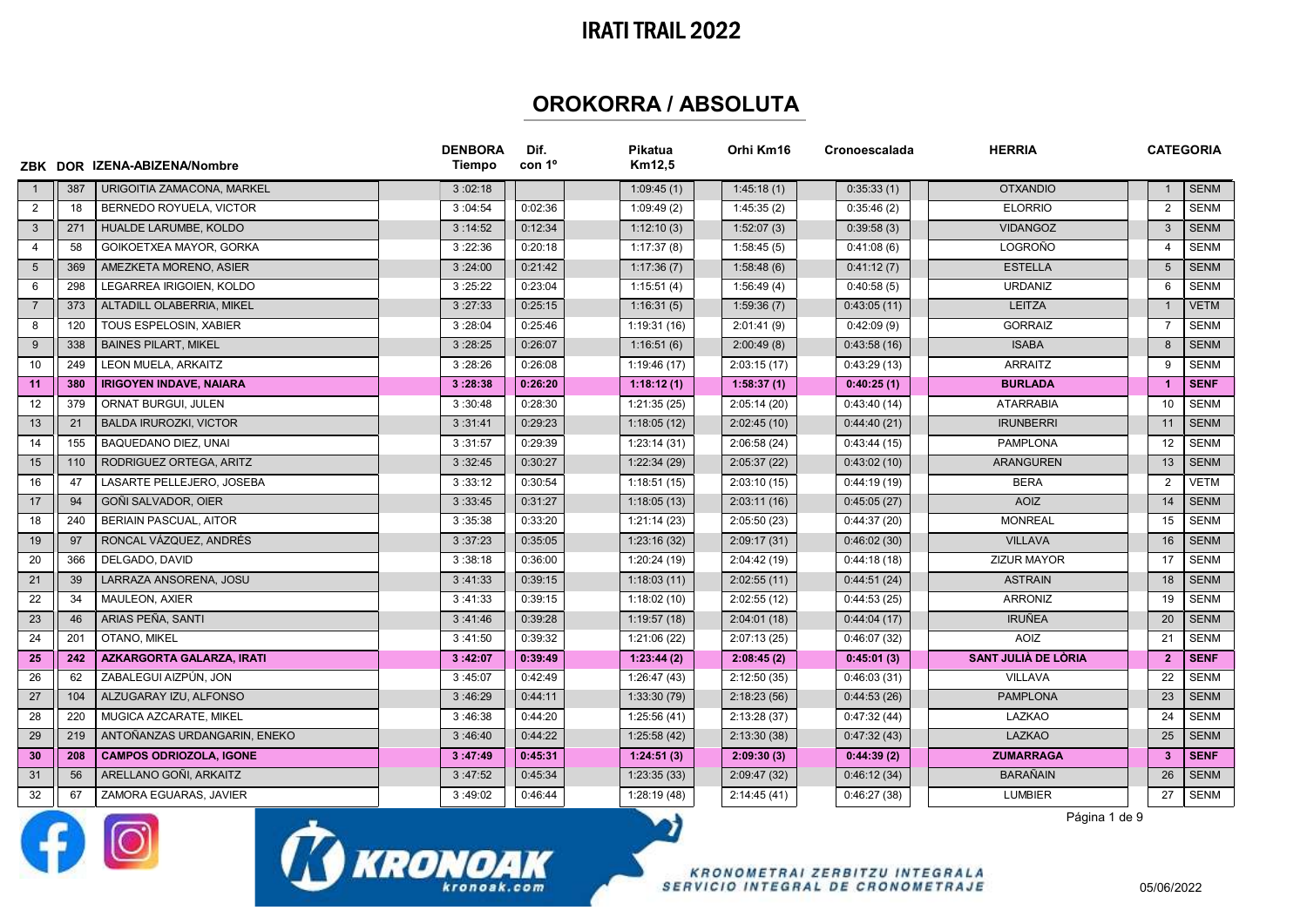|    |                | ZBK DOR IZENA-ABIZENA/Nombre               | <b>DENBORA</b><br>Tiempo | Dif.<br>con 1 <sup>o</sup> | Pikatua<br>Km12,5 | Orhi Km16    | Cronoescalada    | <b>HERRIA</b>             |                | <b>CATEGORIA</b> |
|----|----------------|--------------------------------------------|--------------------------|----------------------------|-------------------|--------------|------------------|---------------------------|----------------|------------------|
| 33 | 10             | ZAMORA, CARLOS                             | 3:49:02                  | 0:46:44                    | 1:28:19(49)       | 2:14:45(40)  | 0:46:26(37)      | <b>LUMBIER</b>            | 28             | <b>SENM</b>      |
| 34 | $\overline{2}$ | PRIMICIA VELASCO, IBAI                     | 3:49:51                  | 0:47:33                    | 1:25:27(36)       | 2:11:45 (34) | 0:46:18(36)      | <b>PAMPLONA</b>           | 29             | <b>SENM</b>      |
| 35 | 28             | AUSEJO MAULEON, IKER                       | 3:50:00                  | 0:47:42                    | 1:21:29(24)       | 2:09:13(30)  | 0:47:43(47)      | ESTELLA-LIZARRA           | 30             | <b>SENM</b>      |
| 36 | 211            | GARCIA, BORJA                              | 3:50:58                  | 0:48:40                    | 1:25:36(37)       | 2:15:24(46)  | 0:49:48(73)      | <b>AMOREBIETA</b>         | 31             | <b>SENM</b>      |
| 37 | 168            | MARQUINEZ MAULEON, DAVID                   | 3:51:15                  | 0:48:57                    | 1:22:33(28)       | 2:08:45(28)  | 0:46:12(33)      | <b>SUBIZA</b>             | 32             | <b>SENM</b>      |
| 38 | 226            | RESANO MENDINUETA, IOSU                    | 3:51:19                  | 0:49:01                    | 1:20:50(20)       | 2:09:13 (29) | 0:48:23(52)      | <b>TORRANO</b>            | 33             | <b>SENM</b>      |
| 39 | 292            | AZCARATE, IÑAKI                            | 3:51:55                  | 0:49:37                    | 1:22:58(30)       | 2:14:37 (39) | 0:51:38(92)      | <b>HUARTE</b>             | 34             | <b>SENM</b>      |
| 40 | 23             | ERRO ECIOLAZA, JOSEBA                      | 3:52:08                  | 0:49:50                    | 1:24:00(35)       | 2:05:36(21)  | 0:41:36(8)       | <b>ESPINAL</b>            | 35             | <b>SENM</b>      |
| 41 | 27             | <b>VENTURA ECHAIDE, MARTIN</b>             | 3:52:08                  | 0:49:50                    | 1:23:59(34)       | 2:08:45(27)  | 0:44:46(23)      | <b>MURUZABAL</b>          | 36             | <b>SENM</b>      |
| 42 | 359            | PERELA GARCIA, ANDER                       | 3:52:11                  | 0:49:53                    | 1:28:32(51)       | 2:16:58(51)  | 0:48:27(54)      | <b>CRUCES (BARAKALDO)</b> | 37             | <b>SENM</b>      |
| 43 | 119            | AZAGRA ITURAIN, IÑAKI                      | 3:52:21                  | 0:50:03                    | 1:18:13(14)       | 2:02:58(13)  | 0:44:45(22)      | <b>ABLITAS</b>            | 38             | <b>SENM</b>      |
| 44 | 180            | PULIDO ORBEGOZO, BORJA                     | 3:52:49                  | 0:50:31                    | 1:27:00(44)       | 2:15:07(44)  | 0:48:07(50)      | <b>USURBIL</b>            | 39             | <b>SENM</b>      |
| 45 | 223            | <b>GARAY VALES, ENDIKA</b>                 | 3:53:30                  | 0:51:12                    | 1:25:43(38)       | 2:13:12(36)  | 0:47:29(42)      | <b>ANSOAIN</b>            | 40             | <b>SENM</b>      |
| 46 | 376            | DALLO OLAVE, JESUS                         | 3:54:42                  | 0:52:24                    | 1:27:38 (45)      | 2:15:23(45)  | 0:47:46(49)      | <b>MONREAL</b>            | 3              | <b>VETM</b>      |
| 47 | 362            | SALINAS AGUERRI, RUBEN                     | 3:55:09                  | 0:52:51                    | 1:22:03(26)       | 2:11:11(33)  | 0:49:08(63)      | <b>MONREAL</b>            | 41             | <b>SENM</b>      |
| 48 | 37             | <b>GOMEZ LINES, BORJA</b>                  | 3:55:26                  | 0:53:08                    | 1:28:26(50)       | 2:17:26(54)  | 0:49:00(61)      | CARCASTILLO               | 42             | <b>SENM</b>      |
| 49 | 286            | PROL GONZÁLEZ, MIKEL                       | 3:56:19                  | 0:54:01                    | 1:29:29(55)       | 2:14:59(42)  | 0:45:30(29)      | <b>ERMUA</b>              | 43             | <b>SENM</b>      |
| 50 | 38             | <b>GANUZA ESTREMERA, MIKEL</b>             | 3:56:56                  | 0:54:38                    | 1:28:05(47)       | 2:15:27(47)  | 0:47:22(41)      | <b>ELCANO</b>             | 44             | <b>SENM</b>      |
| 51 | 167            | IZU DOMÍNGUEZ DE VIDAURRETA, IGOR          | 3:57:13                  | 0:54:55                    | 1:30:06(60)       | 2:17:40(55)  | 0:47:34(45)      | <b>MENDIGORRIA</b>        | 45             | <b>SENM</b>      |
| 52 | 319            | SOTO ARRATIBEL, IBON                       | 3:58:06                  | 0:55:48                    | 1:29:49 (58)      | 2:17:04 (52) | 0:47:15(40)      | LAZKAO                    | 46             | <b>SENM</b>      |
| 53 | 151            | SÁNCHEZ ORTEGA, ENDIKA                     | 3:59:24                  | 0:57:06                    | 1:21:00(21)       | 2:07:13(26)  | 0:46:13(35)      | <b>PORTUGALETE</b>        | 47             | <b>SENM</b>      |
| 54 | 269            | MARTINEZ DE SANTOS PEREZ DE MENDIGUREN, XA | 3:59:40                  | 0:57:22                    | 1:28:34(52)       | 2:20:10(66)  | 0:51:36(91)      | <b>VITORIA GASTEIZ</b>    | 48             | <b>SENM</b>      |
| 55 | 142            | ILARREGUI AGUIRRE, FERMIN                  | 4:02:52                  | 1:00:34                    | 1:28:46(54)       | 2:16:24(50)  | 0:47:38(46)      | <b>ILURDOTZ</b>           | $\overline{4}$ | <b>VETM</b>      |
| 56 | 403            | <b>URRA SAEZ, RAUL</b>                     | 4:03:12                  | 1:00:54                    | 1:34:20(87)       | 2:23:57 (79) | 0:49:37(70)      | <b>ZUDAIRE</b>            | 5              | <b>VETM</b>      |
| 57 | 13             | LAINEZ MORALEDA, JAVIER                    | 4:03:24                  | 1:01:06                    | 1:33:57(82)       | 2:17:17(53)  | 0:43:20(12)      | <b>SARRIGUREN</b>         | 6              | <b>VETM</b>      |
| 58 | 397            | COLAS FARIÑA, IRAI                         | 4:03:36                  | 1:01:18                    | 1:25:53(39)       | 2:15:29 (48) | 0:49:35(69)      | <b>ANOETA</b>             | 49             | <b>SENM</b>      |
| 59 | 118            | MARQUINEZ MAULEON. FELIX                   | 4:03:57                  | 1:01:39                    | 1:27:46(46)       | 2:16:13(49)  | 0:48:27(55)      | <b>ESPRONTZEDA</b>        | 50             | <b>SENM</b>      |
| 60 | 202            | ELIZBURU OSACAR, FERNANDO                  | 4:05:02                  | 1:02:44                    | 1:35:01(90)       | 2:25:51(84)  | 0:50:50(85)      | <b>IRUÑA</b>              | 51             | <b>SENM</b>      |
| 61 | 255            | PIÑAR MONTÁVEZ, ILDEFONSO                  | 4:05:07                  | 1:02:49                    | 1:39:52 (126)     | 2:28:12(97)  | 0:48:21(51)      | <b>LODOSA</b>             | 52             | <b>SENM</b>      |
| 62 | 159            | MARTÍNEZ ARBELOA, IGOR                     | 4:05:43                  | 1:03:25                    | 1:30:06(61)       | 2:19:26 (62) | 0:49:20(67)      | <b>MENDIGORRIA</b>        | 53             | <b>SENM</b>      |
| 63 | 136            | <b>TOBES CARLOS, JORGE</b>                 | 4:05:59                  | 1:03:41                    | 1:29:35(57)       | 2:18:46(59)  | 0:49:11(64)      | <b>AIEGI</b>              | $\overline{7}$ | <b>VETM</b>      |
| 64 | 237            | <b>URRA NUIN. MIKEL</b>                    | 4:07:33                  | 1:05:15                    | 1:30:47(65)       | 2:19:26(63)  | 0:48:40(58)      | <b>IRUÑEA</b>             | 54             | <b>SENM</b>      |
| 65 | 124            | OIANGUREN KORTAZAR, AITOR                  | 4:07:38                  | 1:05:20                    | 1:33:13(76)       | 2:22:57(76)  | 0:49:43(72)      | ARETXABALETA              | 55             | <b>SENM</b>      |
| 66 | 149            | <b>URRIZA GARCIA, IGOR</b>                 | 4:08:58                  | 1:06:40                    | 1:31:10(68)       | 2:19:58(65)  | 0:48:48(59)      | <b>SANGUESA</b>           | 56             | <b>SENM</b>      |
| 67 | 166            | MARCO VEINTIMILLAS, JON                    | 4:09:22                  | 1:07:04                    | 1:33:12(75)       | 2:21:44(68)  | 0:48:31(57)      | <b>SARRIGUREN</b>         | 8              | <b>VETM</b>      |
| 68 | 16             | URRICELQUI, DIEGO                          | 4:09:23                  | 1:07:05                    | 1:35:36 (91)      | 2:26:54 (89) | 0:51:18(89)      | <b>VIANA</b>              | 57             | <b>SENM</b>      |
| 69 | 318            | AZKUE ORIA, ANDER                          | 4:09:26                  | 1:07:08                    | 1:32:10(71)       | 2:22:46(72)  | 0:50:36(82)      | <b>TOLOSA</b>             | 58             | <b>SENM</b>      |
| 70 | 323            | SESMA MARTINEZ, ANGEL                      | 4:09:54                  | 1:07:36                    | ()                | 2:18:44(57)  | $\left( \right)$ | CORELLA                   | 59             | <b>SENM</b>      |

לכ





**KRONOMETRAI ZERBITZU INTEGRALA** SERVICIO INTEGRAL DE CRONOMETRAJE Página 2 de 9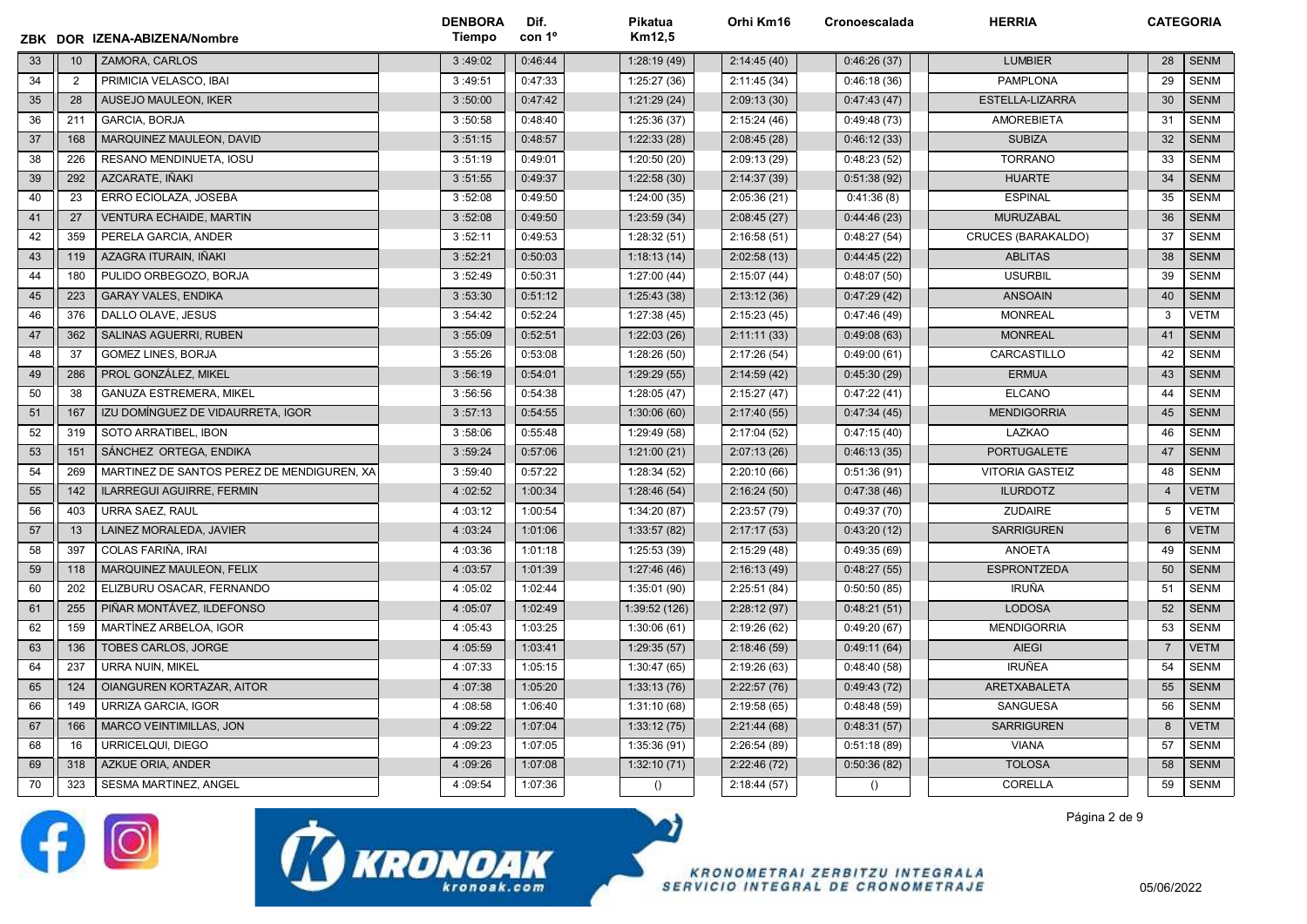|     |     | ZBK DOR IZENA-ABIZENA/Nombre        | <b>DENBORA</b><br>Tiempo | Dif.<br>con 1 <sup>o</sup> | Pikatua<br>Km12,5 | Orhi Km16     | Cronoescalada | <b>HERRIA</b>           | <b>CATEGORIA</b> |             |
|-----|-----|-------------------------------------|--------------------------|----------------------------|-------------------|---------------|---------------|-------------------------|------------------|-------------|
| 71  | 256 | GONZALEZ LEACHE, DIEGO              | 4:09:59                  | 1:07:41                    | 1:28:36(53)       | 2:18:45(58)   | 0:50:09(76)   | <b>BARAÑAIN</b>         | 9                | <b>VETM</b> |
| 72  | 206 | LARUMBE FERNANDINO, TXUS            | 4:10:02                  | 1:07:44                    | 1:33:25(78)       | 2:23:29(77)   | 0:50:03(74)   | PAMPLONA                | 10               | <b>VETM</b> |
| 73  | 44  | GOÑI LÓPEZ, SERGIO                  | 4:10:03                  | 1:07:45                    | 1:25:55(40)       | 2:15:07(43)   | 0:49:12(65)   | <b>PAMPLONA</b>         | 60               | <b>SENM</b> |
| 74  | 315 | PATRICIO ZAFRA. ANTONIO EUTIMIO     | 4:10:05                  | 1:07:47                    | 1:32:38(72)       | 2:19:10(61)   | 0:46:31(39)   | <b>MADRID</b>           | 61               | <b>SENM</b> |
| 75  | 116 | RUBIO URKIA, BEÑAT                  | 4:10:24                  | 1:08:06                    | 1:31:00(66)       | 2:22:49(74)   | 0:51:49(94)   | <b>HUARTE</b>           | 62               | <b>SENM</b> |
| 76  | 63  | LEIBAR ANDUAGA, AIMAR               | 4:11:13                  | 1:08:55                    | 1:30:42(64)       | 2:19:09(60)   | 0:48:26(53)   | ARETXABALETA            | 63               | <b>SENM</b> |
| 77  | 32  | <b>IRAETA CIGARAN, GORKA</b>        | 4:11:51                  | 1:09:33                    | 1:30:18(63)       | 2:19:31(64)   | 0:49:12(66)   | <b>ELORRIO</b>          | 64               | <b>SENM</b> |
| 78  | 170 | SAIZ SABORIDO, DENIS                | 4:12:08                  | 1:09:50                    | 1:32:57(73)       | 2:27:35 (93)  | 0:54:38(141)  | <b>ELGOIBAR</b>         | 65               | <b>SENM</b> |
| 79  | 297 | RESANO GARCÍA, RAUL                 | 4:12:25                  | 1:10:07                    | 1:33:42(81)       | 2:22:48(73)   | 0:49:06(62)   | <b>SARRIGUREN</b>       | 66               | <b>SENM</b> |
| 80  | 130 | TABAR MARTINEZ, EMILIO              | 4:12:32                  | 1:10:14                    | 1:34:19(86)       | 2:24:01 (80)  | 0:49:42(71)   | <b>ERAUL</b>            | 11               | <b>VETM</b> |
| 81  | 184 | MARTÍNEZ ZULET, IÑAKI               | 4:12:56                  | 1:10:38                    | 1:38:02 (112)     | 2:26:54(90)   | 0:48:52(60)   | <b>ARTIBERRI</b>        | 67               | <b>SENM</b> |
| 82  | 125 | <b>ARTAZCOZ PÉREZ-NIEVAS, IRENE</b> | 4:13:31                  | 1:11:13                    | 1:30:43(4)        | 2:22:46(4)    | 0:52:02(5)    | <b>PAMPLONA</b>         | $\overline{4}$   | <b>SENF</b> |
| 83  | 352 | BALDA DOMEÑO, ALFONSO               | 4:13:39                  | 1:11:21                    | 1:36:02(94)       | 2:26:07(85)   | 0:50:05(75)   | <b>LUMBIER</b>          | 12               | <b>VETM</b> |
| 84  | 25  | VALENTIN ARGOMANIZ, JOSE LUIS       | 4:14:40                  | 1:12:22                    | 1:37:23 (104)     | 2:30:06 (99)  | 0:52:43(109)  | <b>SAN SEBASTIAN</b>    | 68               | <b>SENM</b> |
| 85  | 128 | GOÑI MARTÍNEZ, IÑIGO                | 4:14:47                  | 1:12:29                    | 1:34:23(88)       | 2:26:28(88)   | 0:52:05(100)  | <b>FALCES</b>           | 69               | <b>SENM</b> |
| 86  | 399 | MARIN, DAVID                        | 4:15:02                  | 1:12:44                    | 1:36:28(97)       | 2:24:55(83)   | 0:48:28(56)   | <b>BURGOS</b>           | 70               | <b>SENM</b> |
| 87  | 358 | <b>LANA ALEGRIA, JOSERRA</b>        | 4:15:18                  | 1:13:00                    | 1:34:36(89)       | 2:28:11(95)   | 0:53:35(120)  | <b>SARTAGUDA</b>        | 71               | <b>SENM</b> |
| 88  | 41  | <b>SANZ GARAYALDE, LAURA</b>        | 4:15:22                  | 1:13:04                    | 1:36:00(6)        | 2:30:53(7)    | 0:54:53(9)    | <b>ARANDIGOYEN</b>      | 5                | <b>SENF</b> |
| 89  | 400 | <b>ASTRAIN MORENO, INES</b>         | 4:15:25                  | 1:13:07                    | 1:36:21(7)        | 2:26:07(5)    | 0:49:45(4)    | <b>BURGOS</b>           | 6                | <b>SENF</b> |
| 90  | 213 | <b>BARÓ GIRÓ, DAVID</b>             | 4:15:29                  | 1:13:11                    | 1:29:34(56)       | 2:21:44(67)   | 0:52:10(102)  | SANT JULIÀ DE LÒRIA     | 13               | <b>VETM</b> |
| 91  | 183 | OÑA ORTIZ, DAVID                    | 4:15:44                  | 1:13:26                    | 1:33:37(80)       | 2:23:57(78)   | 0:50:20(79)   | <b>NOÁIN</b>            | 72               | <b>SENM</b> |
| 92  | 189 | COLOMA DUCTOR, ALFONSO              | 4:15:48                  | 1:13:30                    | 1:33:07(74)       | 2:26:22(86)   | 0:53:15(114)  | <b>LA ELIANA</b>        | 73               | <b>SENM</b> |
| 93  | 290 | PEREZ ORONOZ, ODEI                  | 4:16:02                  | 1:13:44                    | 1:31:03(67)       | 2:22:51(75)   | 0:51:48(93)   | <b>PAMPLONA</b>         | 74               | <b>SENM</b> |
| 94  | 353 | ESPARZA RODRIGUEZ, ENEKO            | 4:16:02                  | 1:13:44                    | 1:17:45(9)        | 2:03:10(14)   | 0:45:25(28)   | <b>ATARRABIA</b>        | 75               | <b>SENM</b> |
| 95  | 72  | LIZARRAGA PANIAGUA, EGOITZ          | 4:17:13                  | 1:14:55                    | 1:30:08(62)       | 2:22:06(70)   | 0:51:57(96)   | <b>PAMPLONA</b>         | 76               | <b>SENM</b> |
| 96  | 3   | ZARRANZ PÉREZ DE CIRIZA, OSCAR      | 4:17:59                  | 1:15:41                    | 1:33:23(77)       | 2:26:54(91)   | 0:53:31(119)  | <b>CIZUR MENOR</b>      | 77               | <b>SENM</b> |
| 97  | 401 | DOMINGUEZ VARGAS, ALVARO            | 4:18:09                  | 1:15:51                    | 1:36:57 (102)     | 2:26:28(87)   | 0:49:31(68)   | <b>SORIA</b>            | 78               | <b>SENM</b> |
| 98  | 148 | CANOVAS MARTINEZ, ALEJANDRO         | 4:18:13                  | 1:15:55                    | 1:39:26 (125)     | 2:33:27 (128) | 0:54:01(129)  | <b>MURCIA</b>           | 79               | <b>SENM</b> |
| 99  | 57  | ATIENZA LALINDE, MIGUEL ANGEL       | 4:18:29                  | 1:16:11                    | 1:37:32(107)      | 2:31:07 (107) | 0:53:35(121)  | <b>CORELLA</b>          | 80               | <b>SENM</b> |
| 100 | 363 | GÓMEZ SABATER, ÓSCAR                | 4:20:34                  | 1:18:16                    | 1:39:16 (121)     | 2:32:00 (114) | 0:52:43(110)  | NOVELDA                 | 81               | <b>SENM</b> |
| 101 | 71  | CREMADES NAVARRO, VÍCTOR            | 4:20:34                  | 1:18:16                    | 1:39:17 (123)     | 2:32:07(115)  | 0:52:50(111)  | <b>NOVELDA</b>          | 14               | <b>VETM</b> |
| 102 | 99  | MORENO ABADÍA. ANGELENZO            | 4:20:46                  | 1:18:28                    | 1:30:00(59)       | 2:22:35(71)   | 0:52:35(107)  | SANT FELIU DE LLOBREGAT | 82               | <b>SENM</b> |
| 103 | 101 | GARCÍA EGAÑA, ALFREDO               | 4:20:50                  | 1:18:32                    | 1:39:55 (128)     | 2:31:50(113)  | 0:51:55(95)   | <b>ZIZUR MAYOR</b>      | 83               | <b>SENM</b> |
| 104 | 268 | LOPEZ SAINZ. FRANCISCO JAVIER       | 4:20:54                  | 1:18:36                    | 1:36:36 (100)     | 2:30:26 (104) | 0:53:50(127)  | <b>ANSOAIN</b>          | 15               | <b>VETM</b> |
| 105 | 31  | OTXOA OTERMIN, IÑAKI                | 4:20:54                  | 1:18:36                    | 1:36:43(101)      | 2:31:13 (109) | 0:54:30 (139) | <b>ANTSOAIN</b>         | 16               | <b>VETM</b> |
| 106 | 398 | CALLEJA CASADO, ASIER               | 4:21:32                  | 1:19:14                    | 1:41:59 (142)     | 2:32:52 (121) | 0:50:53(86)   | <b>PAMPLONA</b>         | 84               | <b>SENM</b> |
| 107 | 29  | ETXEBERRIA AZCONA, AITOR            | 4:21:42                  | 1:19:24                    | 1:37:31 (106)     | 2:32:19(116)  | 0:54:49(144)  | <b>PAMPLONA</b>         | 85               | <b>SENM</b> |
| 108 | 275 | ANDRES IÑIGUEZ, RODRIGO             | 4:21:50                  | 1:19:32                    | 1:31:44(70)       | 2:24:16(81)   | 0:52:31(106)  | <b>BERRIOPLANO</b>      | 86               | <b>SENM</b> |





**KRONOMETRAI ZERBITZU INTEGRALA** SERVICIO INTEGRAL DE CRONOMETRAJE Página 3 de 9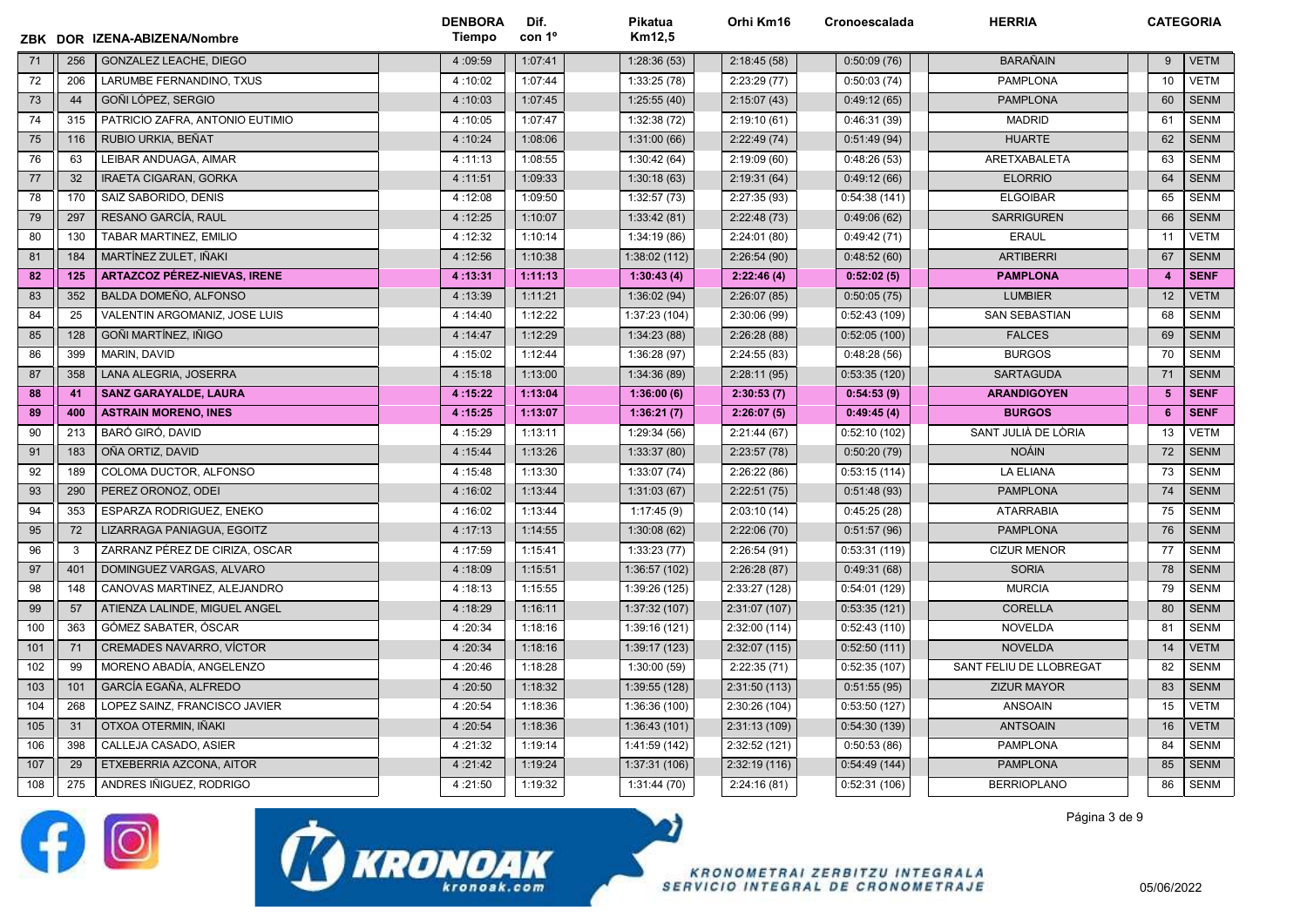|     |                | ZBK DOR IZENA-ABIZENA/Nombre      | <b>DENBORA</b><br>Tiempo | Dif.<br>con 1 <sup>o</sup> | Pikatua<br>Km12.5 | Orhi Km16     | Cronoescalada | <b>HERRIA</b>          | <b>CATEGORIA</b> |             |
|-----|----------------|-----------------------------------|--------------------------|----------------------------|-------------------|---------------|---------------|------------------------|------------------|-------------|
| 109 | 317            | PALACIOS, ASIER                   | 4:21:51                  | 1:19:33                    | 1:42:36 (144)     | 2:33:04(125)  | 0:50:28(81)   | <b>ALTSASU</b>         | 87               | <b>SENM</b> |
| 110 | 326            | SUESCUN GUEMBE, DANIEL            | 4:21:55                  | 1:19:37                    | 1:41:53 (141)     | 2:33:01 (124) | 0:51:09(87)   | <b>TAFALLA</b>         | 88               | <b>SENM</b> |
| 111 | 329            | <b>OLAVE ANDRADE, GEMA</b>        | 4:22:10                  | 1:19:52                    | 1:32:57(5)        | 2:26:30(6)    | 0:53:33(8)    | <b>LOGROÑO</b>         | $\overline{1}$   | <b>VETF</b> |
| 112 | 12             | ZULAIKA IRAOLA, JULEN             | 4:23:03                  | 1:20:45                    | 1:34:07 (84)      | 2:27:07 (92)  | 0:53:00(112)  | <b>HERNANI</b>         | 89               | <b>SENM</b> |
| 113 | $\overline{7}$ | RUIZ CINTAS, VÍCTOR               | 4:24:07                  | 1:21:49                    | 1:41:25 (140)     | 2:33:27 (129) | 0:52:02(97)   | <b>SALT</b>            | 90               | <b>SENM</b> |
| 114 | 5              | <b>GARCIA CERRO, ASIER</b>        | 4:24:32                  | 1:22:14                    | 1:34:12(85)       | 2:27:40 (94)  | 0:53:28(116)  | <b>BURLADA</b>         | 91               | <b>SENM</b> |
| 115 | 205            | LARUMBE FERNANDINO, JOSE JAVIER   | 4:25:32                  | 1:23:14                    | 1:35:42(92)       | 2:30:25 (102) | 0:54:42(143)  | <b>PAMPLONA</b>        | 17               | <b>VETM</b> |
| 116 | 357            | <b>GARCIA, FELIX</b>              | 4:26:00                  | 1:23:42                    | 1:36:29(98)       | 2:30:25(101)  | 0:53:55(128)  | <b>VILLATUERTA</b>     | 18               | <b>VETM</b> |
| 117 | 89             | TOUS ROLDAN, PEDRO                | 4:26:24                  | 1:24:06                    | 1:38:48 (115)     | 2:32:50 (120) | 0:54:02(131)  | <b>GORRAIZ</b>         | 19               | <b>VETM</b> |
| 118 | 392            | <b>LOPEZ IRASTORZA, JANIRE</b>    | 4:26:34                  | 1:24:16                    | 1:37:55(8)        | 2:31:23(8)    | 0:53:28(6)    | <b>ZALDIBIA</b>        | $\overline{7}$   | <b>SENF</b> |
| 119 | 126            | <b>AROSA ULACIA, MIKEL</b>        | 4:26:47                  | 1:24:29                    | 1:38:01(110)      | 2:31:50(112)  | 0:53:49(126)  | <b>ELGOIBAR</b>        | 92               | <b>SENM</b> |
| 120 | 19             | LUQUI IRIBARREN, FLOREN           | 4:27:07                  | 1:24:49                    | 1:41:12 (138)     | 2:34:49 (135) | 0:53:38(123)  | <b>BARAÑAIN</b>        | 20               | <b>VETM</b> |
| 121 | 182            | ARBELOA IBERO, MIGUEL             | 4:27:37                  | 1:25:19                    | 1:36:09(95)       | 2:29:47 (98)  | 0:53:38(124)  | <b>LOGROÑO</b>         | 93               | <b>SENM</b> |
| 122 | 33             | ALTADILL GARRO, LUIS              | 4:27:46                  | 1:25:28                    | 1:44:48 (158)     | 2:35:01 (137) | 0:50:13(77)   | <b>PAMPLONA</b>        | 21               | <b>VETM</b> |
| 123 | 65             | ALTADILL LEGARRA, XABIER          | 4:27:47                  | 1:25:29                    | 1:44:41 (157)     | 2:34:58(136)  | 0:50:18(78)   | <b>BARAÑAIN</b>        | 94               | <b>SENM</b> |
| 124 | 276            | CHECA, JON                        | 4:27:48                  | 1:25:30                    | 1:38:35 (113)     | 2:30:53(106)  | 0:52:18(104)  | <b>AOIZ</b>            | 95               | <b>SENM</b> |
| 125 | 345            | <b>ISLA MORENO, NACHO</b>         | 4:28:35                  | 1:26:17                    | 1:37:30 (105)     | 2:31:13(108)  | 0:53:43(125)  | <b>MARIA DE HUERVA</b> | 22               | <b>VETM</b> |
| 126 | 8              | GOÑI MARAURI, ASIER               | 4:29:06                  | 1:26:48                    | 1:39:12 (118)     | 2:32:41 (117) | 0:53:30(118)  | <b>ETXAURI</b>         | 96               | <b>SENM</b> |
| 127 | 407            | <b>NUIN, CARLOS</b>               | 4:29:08                  | 1:26:50                    | 1:39:21 (124)     | 2:32:50(118)  | 0:53:29(117)  | <b>PAMPLONA</b>        | 23               | <b>VETM</b> |
| 128 | 103            | SÁNCHEZ JUARROS, ALBERTO          | 4:29:57                  | 1:27:39                    | 1:40:07 (130)     | 2:34:34 (134) | 0:54:27(137)  | <b>PAMPLONA</b>        | 97               | <b>SENM</b> |
| 129 | 272            | <b>ARAKISTAIN JAUREGI, EDURNE</b> | 4:30:41                  | 1:28:23                    | 1:38:26(9)        | 2:31:54(9)    | 0:53:28(7)    | <b>LEGORRETA</b>       | $\overline{2}$   | <b>VETF</b> |
| 130 | 393            | EUGI GOÑI, XUBAN                  | 4:32:16                  | 1:29:58                    | 1:48:02 (188)     | 2:28:12(96)   | 0:40:10(4)    | <b>BAZTAN</b>          | 98               | <b>SENM</b> |
| 131 | 92             | GOÑI ELIZAGOYEN, IMANOL           | 4:32:17                  | 1:29:59                    | 1:39:08(116)      | 2:31:14(110)  | 0:52:05(99)   | <b>ELIZONDO</b>        | 99               | <b>SENM</b> |
| 132 | 389            | UNANUA ARIZMENDI, MIKEL           | 4:32:18                  | 1:30:00                    | 1:47:20 (183)     | 2:37:45 (145) | 0:50:24(80)   | <b>GARTZAIN</b>        | 100              | <b>SENM</b> |
| 133 | 14             | GARMENDIA MIGUELTORENA, GABRIEL   | 4:32:20                  | 1:30:02                    | 1:39:09(117)      | 2:30:25 (103) | 0:51:16(88)   | <b>ELIZONDO</b>        | 101              | <b>SENM</b> |
| 134 | 328            | ROMO MORUNO, JAVIER               | 4:34:24                  | 1:32:06                    | 1:39:54 (127)     | 2:41:17 (159) | 1:01:23 (208) | ALHURIN DE LA TORRE    | 24               | VETM        |
| 135 | 188            | BUTRON LOPEZ, FCO JAVIER          | 4:35:01                  | 1:32:43                    | 1:45:16 (161)     | 2:39:30 (155) | 0:54:14(133)  | <b>BERRIOZAR</b>       | 102              | <b>SENM</b> |
| 136 | 154            | <b>UCAR SOLA, MIKEL</b>           | 4:35:09                  | 1:32:51                    | 1:36:12(96)       | 2:30:33 (105) | 0:54:20(135)  | <b>ORKOIEN</b>         | 103              | <b>SENM</b> |
| 137 | 273            | LEGARDA GOÑI, ANGEL               | 4:35:17                  | 1:32:59                    | 1:44:39 (156)     | 2:40:21 (157) | 0:55:42(151)  | <b>TAFALLA</b>         | 25               | <b>VETM</b> |
| 138 | 158            | SEMINARIO SEMINARIO, AITOR        | 4:36:10                  | 1:33:52                    | 1:42:52 (146)     | 2:33:32 (130) | 0:50:40(84)   | <b>EUGI</b>            | 104              | <b>SENM</b> |
| 139 | 172            | MARMAUN JUANENA, IÑAKI            | 4:36:13                  | 1:33:55                    | 1:47:30 (184)     | 2:43:05 (171) | 0:55:36(148)  | <b>BIRGUETE</b>        | 105              | <b>SENM</b> |
| 140 | 306            | LOPEZ ALONSO. EMILIO              | 4:36:13                  | 1:33:55                    | 1:37:36 (108)     | 2:35:13 (138) | 0:57:37(177)  | <b>COVARRUBIAS</b>     | 26               | <b>VETM</b> |
| 141 | 36             | ARNEDO PÉREZ, DIEGO               | 4:36:29                  | 1:34:11                    | 1:40:45 (135)     | 2:37:45 (144) | 0:57:00(168)  | <b>CASCANTE</b>        | 106              | <b>SENM</b> |
| 142 | 204            | ARREGUI BUSTO, JON                | 4:37:29                  | 1:35:11                    | 1:39:17 (122)     | 2:33:19 (127) | 0:54:02(130)  | <b>DICASTILLO</b>      | 107              | <b>SENM</b> |
| 143 | 327            | AYAPE RODRÍGUEZ, AITOR            | 4:37:41                  | 1:35:23                    | 1:46:04 (168)     | 2:43:00 (170) | 0:56:57(166)  | <b>BARAÑAIN</b>        | 108              | <b>SENM</b> |
| 144 | 52             | <b>BUENO BARACE, IKER</b>         | 4:39:15                  | 1:36:57                    | 1:38:40 (114)     | 2:32:57 (123) | 0:54:18(134)  | <b>ISABA</b>           | 109              | <b>SENM</b> |
| 145 | 375            | HERNÁNDEZ DE DIEGO, DAVID         | 4:39:33                  | 1:37:15                    | 1:46:04 (169)     | 2:41:44(164)  | 0:55:40(150)  | DONOSTIA-SAN SEBASTIÁN | 27               | <b>VETM</b> |
| 146 | 343            | FERRER CODESIDO, ALBERT           | 4:39:49                  | 1:37:31                    | 1:43:32 (148)     | 2:39:27 (154) | 0:55:55(154)  | PALAFRUGELL            | 110              | <b>SENM</b> |

לכ





**KRONOMETRAI ZERBITZU INTEGRALA** SERVICIO INTEGRAL DE CRONOMETRAJE Página 4 de 9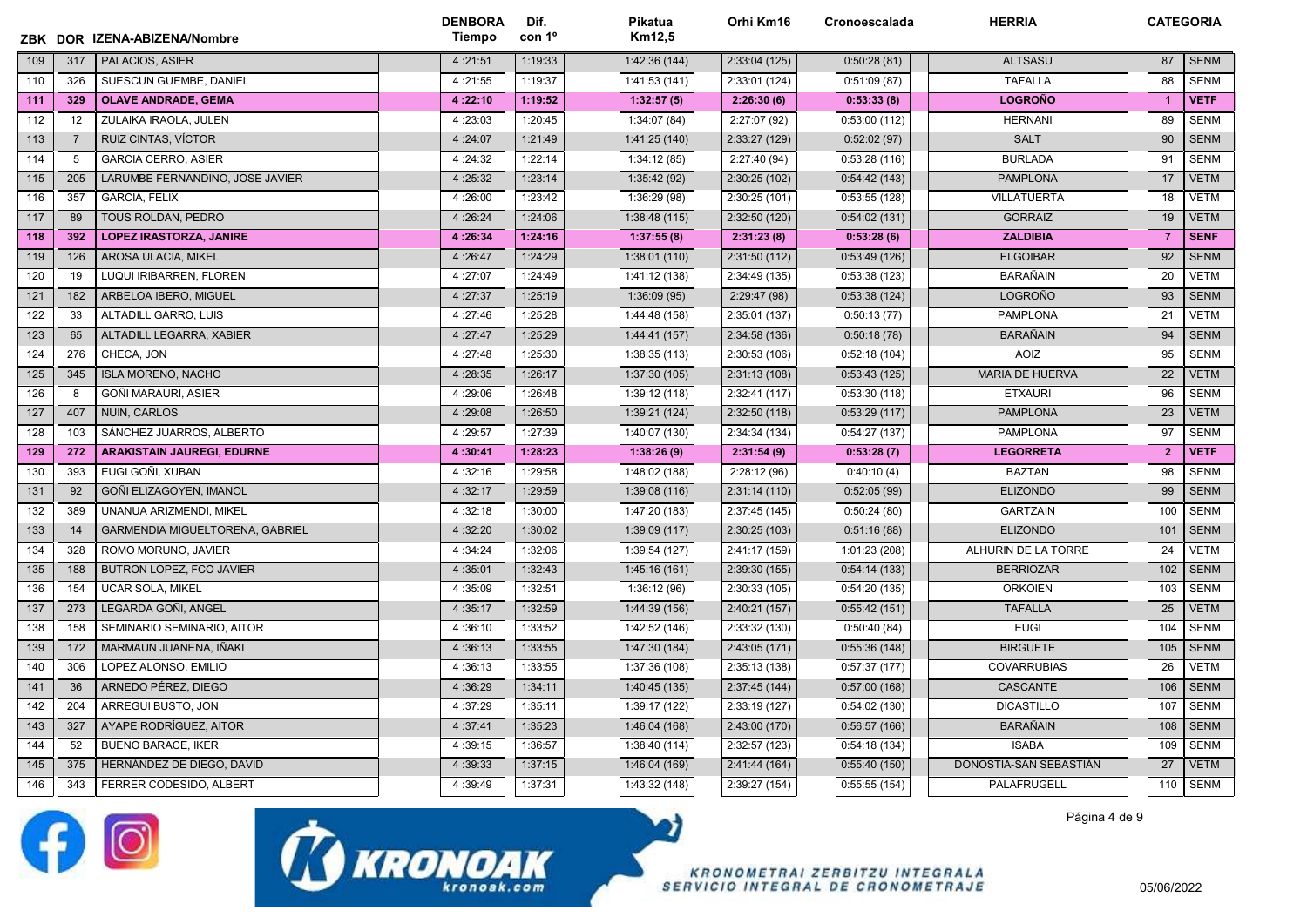|     |                | ZBK DOR IZENA-ABIZENA/Nombre    | <b>DENBORA</b><br>Tiempo | Dif.<br>con 1º | Pikatua<br>Km12,5 | Orhi Km16     | Cronoescalada | <b>HERRIA</b>       | <b>CATEGORIA</b>        |             |
|-----|----------------|---------------------------------|--------------------------|----------------|-------------------|---------------|---------------|---------------------|-------------------------|-------------|
| 147 | 245            | GONZÁLEZ LEACHE, MAURICIO       | 4:40:39                  | 1:38:21        | 1:44:05(153)      | 2:40:45 (158) | 0:56:40(163)  | <b>PAMPLONA</b>     | 111                     | <b>SENM</b> |
| 148 | 367            | LARA TRIGO, JAVIER              | 4:40:40                  | 1:38:22        | 1:48:35 (192)     | 2:43:10 (173) | 0:54:35(140)  | <b>MUTILVA</b>      | 112                     | <b>SENM</b> |
| 149 | 282            | MAÑERU MARIN, JAVIER            | 4:40:45                  | 1:38:27        | 1:49:27 (198)     | 2:43:48 (176) | 0:54:21(136)  | <b>BURLADA</b>      | 113                     | <b>SENM</b> |
| 150 | 335            | SANZ RUIZ, JAVIER               | 4:40:53                  | 1:38:35        | 1:36:57 (103)     | 2:30:18 (100) | 0:53:20(115)  | <b>SORIA</b>        | 114                     | SENM        |
| 151 | 247            | ECHÁVARRI POMARES, MIGUEL       | 4:41:02                  | 1:38:44        | 1:40:07(131)      | 2:37:32 (142) | 0:57:24(175)  | <b>ESTELLA</b>      | 115                     | <b>SENM</b> |
| 152 | 365            | DE PRADA CARRIQUE, IMANOL       | 4:41:18                  | 1:39:00        | 1:46:14 (172)     | 2:42:40 (168) | 0:56:25(161)  | <b>BERIAIN</b>      | 116                     | <b>SENM</b> |
| 153 | $\overline{4}$ | RODRIGUEZ GARCIA, DAVID         | 4:41:29                  | 1:39:11        | 1:43:53(151)      | 2:34:29 (133) | 0:50:36(83)   | <b>PAMPLONA</b>     | 117                     | <b>SENM</b> |
| 154 | 241            | CALONGE PINEDA. FERNANDO        | 4:42:26                  | 1:40:08        | 1:47:08 (181)     | 2:43:09 (172) | 0:56:01(156)  | LOGROÑO             | 28                      | <b>VETM</b> |
| 155 | 274            | EZCURRA OSES, OSCAR             | 4:42:41                  | 1:40:23        | 1:39:14 (119)     | 2:34:22 (132) | 0:55:08(147)  | <b>NUEVA ARTICA</b> | 29                      | <b>VETM</b> |
| 156 | 147            | ONECA ARROQUI, ALVARO           | 4:43:09                  | 1:40:51        | 1:45:24 (166)     | 2:39:27 (153) | 0:54:03(132)  | <b>NOAIN</b>        | 118                     | <b>SENM</b> |
| 157 | 337            | MARIEZKURRENA PERURENA, KARLOS  | 4:43:35                  | 1:41:17        | 1:40:27 (133)     | 2:37:03 (140) | 0:56:36(162)  | <b>SARRIGUREN</b>   | 30                      | <b>VETM</b> |
| 158 | 324            | <b>MORILLAS D'OCON, BEATRIZ</b> | 4:44:10                  | 1:41:52        | 1:43:51(10)       | 2:39:49(10)   | 0:55:59(10)   | <b>GILET</b>        | $\overline{\mathbf{3}}$ | <b>VETF</b> |
| 159 | 140            | <b>ERCILLA ARBERAS, JON</b>     | 4:44:12                  | 1:41:54        | 1:49:11 (196)     | 2:46:21 (187) | 0:57:09(171)  | <b>TUDELA</b>       | 119                     | <b>SENM</b> |
| 160 | 402            | SANZ DE ACEDO CHOCARRO, RAUL    | 4:44:52                  | 1:42:34        | 1:39:15 (120)     | 2:35:56 (139) | 0:56:41(165)  | <b>ESTELLA</b>      | 120                     | <b>SENM</b> |
| 161 | 207            | GOÑI AOIZ, DAVID                | 4:45:44                  | 1:43:26        | 1:35:55(93)       | 2:32:55 (122) | 0:57:00(169)  | <b>ARRONIZ</b>      | 121                     | <b>SENM</b> |
| 162 | 156            | SAGARDUI MENDIETA, ZIGOR        | 4:45:47                  | 1:43:29        | 1:45:19 (164)     | 2:41:39 (163) | 0:56:20(159)  | <b>GOIZUETA</b>     | 31                      | <b>VETM</b> |
| 163 | 209            | PULIDO EZQUERRA, IÑAKI          | 4:45:48                  | 1:43:30        | 1:41:14(139)      | 2:37:24 (141) | 0:56:10(158)  | <b>BURLADA</b>      | 122                     | <b>SENM</b> |
| 164 | 175            | ERRO GURBINDO, JOXELU           | 4:46:04                  | 1:43:46        | 1:52:36 (223)     | 2:51:56 (210) | 0:59:20(192)  | <b>ELTZABURU</b>    | 32                      | <b>VETM</b> |
| 165 | 330            | AMONARRAIZ, ION ADUR            | 4:46:30                  | 1:44:12        | 1:46:59 (178)     | 2:44:23(177)  | 0:57:24(176)  | <b>DONOSTIA</b>     | 123                     | <b>SENM</b> |
| 166 | 122            | BOLINAGA BERRIOOTXOA, EDORTA    | 4:46:58                  | 1:44:40        | 1:39:57 (129)     | 2:31:16(111)  | 0:51:19(90)   | <b>ARAMAIO</b>      | 124                     | <b>SENM</b> |
| 167 | 331            | PORTOS SALAZAR, XUBAN           | 4:47:24                  | 1:45:06        | 1:44:24 (155)     | 2:39:15(151)  | 0:54:52(145)  | <b>IRUN</b>         | 125                     | <b>SENM</b> |
| 168 | 43             | <b>GARRIZ LORZ, IMANOL</b>      | 4:48:12                  | 1:45:54        | 1:51:10 (210)     | 2:50:14 (202) | 0:59:04(190)  | <b>GALDEANO</b>     | 126                     | <b>SENM</b> |
| 169 | 218            | GONZALEZ, SERGIO                | 4:48:12                  | 1:45:54        | 1:46:08(170)      | 2:38:44 (148) | 0:52:36(108)  | <b>BILBAO</b>       | 33                      | <b>VETM</b> |
| 170 | 129            | CAMPOS ALONSO, JAVIER           | 4:49:19                  | 1:47:01        | 1:46:08(171)      | 2:38:18 (147) | 0:52:10(101)  | <b>BILBO</b>        | 34                      | <b>VETM</b> |
| 171 | 325            | MARTÍNEZ MUÑIZ, RUBÉN           | 4:50:02                  | 1:47:44        | 1:43:22 (147)     | 2:41:18(161)  | 0:57:56(184)  | <b>GILET</b>        | 127                     | <b>SENM</b> |
| 172 | 153            | FERNÁNDEZ HERAS, JORGE          | 4:50:04                  | 1:47:46        | 1:50:47 (206)     | 2:49:11 (198) | 0:58:24(187)  | <b>PAMPLONA</b>     | 128                     | <b>SENM</b> |
| 173 | 139            | RETA GANUZA, DAVID              | 4:51:26                  | 1:49:08        | 1:47:12 (182)     | 2:39:27 (152) | 0:52:14(103)  | <b>NOÁIN</b>        | 35                      | <b>VETM</b> |
| 174 | 88             | SANPEDRO, TXABER                | 4:51:40                  | 1:49:22        | 1:44:12 (154)     | 2:45:52 (183) | 1:01:40 (210) | <b>ELORRIO</b>      | 129                     | <b>SENM</b> |
| 175 | 113            | ALZATE BAZTERRETXEA, JOKIN      | 4:51:46                  | 1:49:28        | 1:47:05 (180)     | 2:42:42 (169) | 0:55:37(149)  | <b>SARRIGUREN</b>   | 36                      | <b>VETM</b> |
| 176 | 377            | VELILLA OSTALE, LUCAS           | 4:51:49                  | 1:49:31        | 1:51:52 (219)     | 2:47:47 (192) | 0:55:55(155)  | SABIÑANIGO          | 130                     | <b>SENM</b> |
| 177 | 112            | REPARAZ CHACON, MIKEL           | 4:51:50                  | 1:49:32        | 1:54:12(233)      | 2:48:53 (195) | 0:54:41(142)  | <b>PAMPLONA</b>     | 37                      | <b>VETM</b> |
| 178 | 217            | RECALDE EQUIZA, ALBERTO         | 4:51:50                  | 1:49:32        | 1:53:50 (230)     | 2:48:46 (194) | 0:54:55(146)  | <b>GORRAIZ</b>      | 38                      | <b>VETM</b> |
| 179 | 212            | PATERNAIN ESPINAL, PABLO        | 4:52:05                  | 1:49:47        | 1:49:23 (197)     | 2:48:19 (193) | 0:58:56(189)  | <b>ERRO</b>         | 131                     | <b>SENM</b> |
| 180 | 50             | DE LOS RIOS LEIVA, GONZALO      | 4:52:12                  | 1:49:54        | 1:34:00(83)       | 2:21:44(69)   | 0:47:44(48)   | <b>SARRIGUREN</b>   | 39                      | <b>VETM</b> |
| 181 | 334            | NAFRIA CLOS, SAUL               | 4:53:05                  | 1:50:47        | 1:42:05 (143)     | 2:39:15 (150) | 0:57:10(172)  | <b>ZARAGOZA</b>     | 132                     | <b>SENM</b> |
| 182 | 181            | SAENZ MADERA, RUBEN             | 4:54:42                  | 1:52:24        | 1:48:41 (193)     | 2:49:02 (196) | 1:00:21 (199) | <b>DURANGO</b>      | 133                     | <b>SENM</b> |
| 183 | 224            | SAGARNAGA CIFUENTES, JON        | 4:54:42                  | 1:52:24        | 1:48:41 (194)     | 2:49:31 (201) | 1:00:50 (203) | <b>DURANGO</b>      | 134                     | <b>SENM</b> |
| 184 | 257            | BERUETE LACUNZA, JOSE LUIS      | 4:54:45                  | 1:52:27        | 1:47:53(187)      | 2:45:40 (180) | 0:57:46(178)  | CIRAUQUI            | 40                      | <b>VETM</b> |





**KRONOMETRAI ZERBITZU INTEGRALA** SERVICIO INTEGRAL DE CRONOMETRAJE Página 5 de 9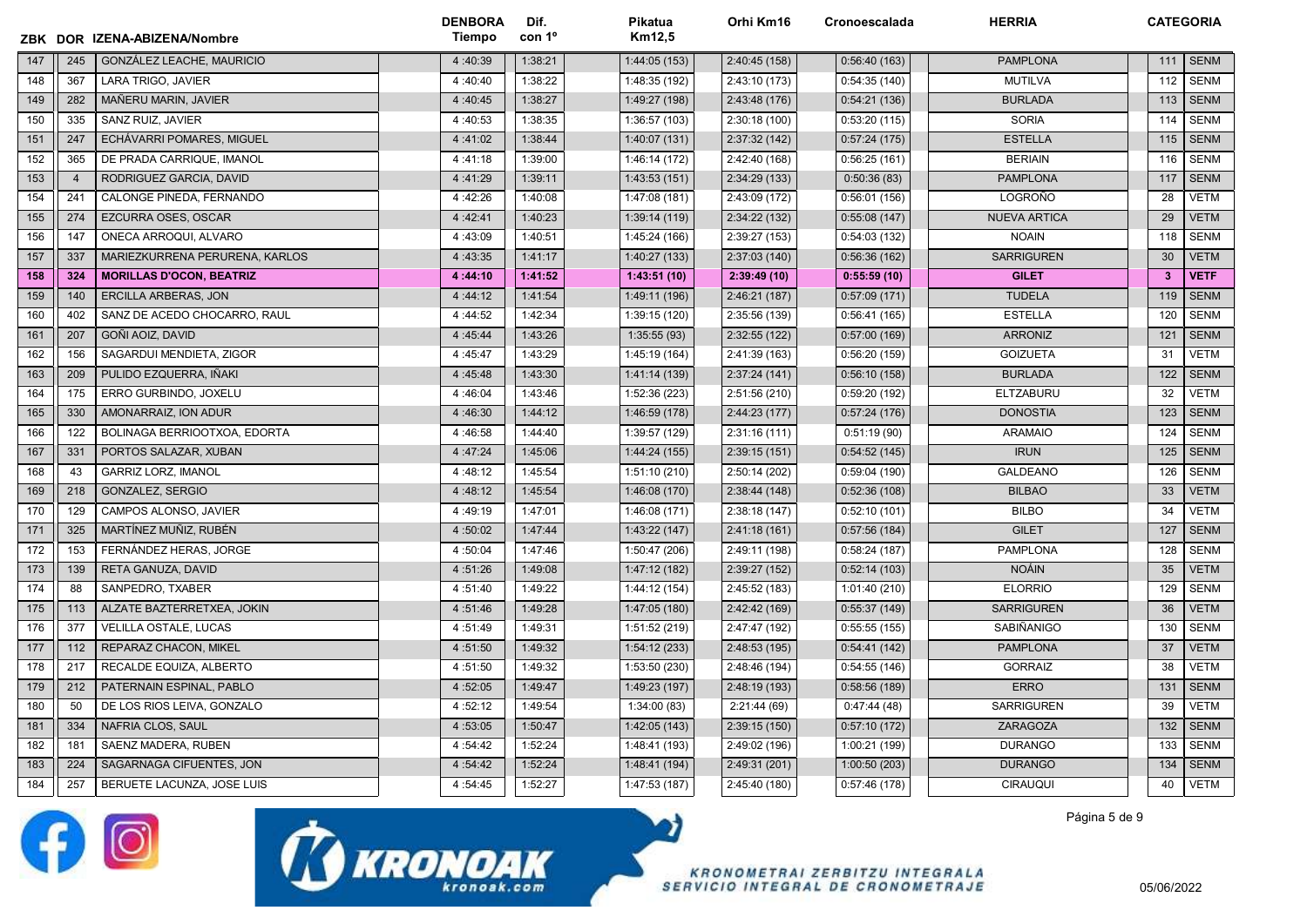|     |     | ZBK DOR IZENA-ABIZENA/Nombre      | <b>DENBORA</b><br>Tiempo | Dif.<br>con 1 <sup>o</sup> | Pikatua<br>Km12,5 | Orhi Km16        | Cronoescalada    | <b>HERRIA</b>              | <b>CATEGORIA</b> |             |
|-----|-----|-----------------------------------|--------------------------|----------------------------|-------------------|------------------|------------------|----------------------------|------------------|-------------|
| 185 | 69  | AGUINAGA ATIENZA, ÍÑIGO           | 4:54:49                  | 1:52:31                    | 1:45:19(163)      | 2:46:49 (190)    | 1:01:30 (209)    | <b>BURLADA</b>             | 41               | <b>VETM</b> |
| 186 | 26  | ZUNZARREN BERRADE, ALFONSO JAVIER | 4:54:51                  | 1:52:33                    | 1:46:53(177)      | 2:41:21 (162)    | 0:54:28(138)     | <b>HUARTE</b>              | 42               | <b>VETM</b> |
| 187 | 85  | AZAGRA ITIRAIN. FÉLIX             | 4:55:20                  | 1:53:02                    | 1:50:04(201)      | 2:47:02 (191)    | 0:56:58(167)     | <b>PAMPLONA</b>            | 135              | <b>SENM</b> |
| 188 | 53  | NAVARRO CORPAS, NACHO             | 4:55:24                  | 1:53:06                    | 1:43:50 (150)     | 2:41:44 (165)    | 0:57:54(183)     | CORELLA                    | 136              | <b>SENM</b> |
| 189 | 348 | ÁLVAREZ FRANCO, ROBERTO           | 4:55:37                  | 1:53:19                    | ()                | $\left( \right)$ | $\left( \right)$ | <b>ERRENTERIA</b>          | 43               | <b>VETM</b> |
| 190 | 291 | TIRAPU SEGURA, JAVIER             | 4:55:46                  | 1:53:28                    | 1:38:01(111)      | 2:34:22 (131)    | 0:56:21(160)     | <b>ANSOAIN</b>             | 44               | <b>VETM</b> |
| 191 | 96  | <b>URRA URRA, XABIER</b>          | 4:55:49                  | 1:53:31                    | 1:45:13 (159)     | 2:41:17 (160)    | 0:56:04(157)     | ESTELLA-LIZARRA            | 137              | <b>SENM</b> |
| 192 | 132 | LECHADO QUINTANA, JUANMA          | 4:55:55                  | 1:53:37                    | 1:49:36 (199)     | 2:46:16 (186)    | 0:56:40(164)     | <b>PAMPLONA</b>            | 138              | <b>SENM</b> |
| 193 | 22  | MAÑA MARTINEZ, ALEX               | 4:55:55                  | 1:53:37                    | 1:52:17 (220)     | 2:51:58(211)     | 0:59:41(194)     | <b>BILBAO</b>              | 45               | <b>VETM</b> |
| 194 | 91  | GARCÍA ARISTU, JESÚS MARÍA        | 4:55:56                  | 1:53:38                    | 1:50:30 (203)     | 2:46:21 (188)    | 0:55:50(153)     | SANGÜESA                   | 139              | <b>SENM</b> |
| 195 | 108 | <b>IRAÑETA POYO, MARTA</b>        | 4:56:14                  | 1:53:56                    | 1:45:11(11)       | 2:42:11(11)      | 0:57:00(11)      | <b>IRURTZUN</b>            | 8                | <b>SENF</b> |
| 196 | 344 | PRIETO RUEDA, XABI                | 4:56:25                  | 1:54:07                    | 1:51:50 (218)     | 2:52:53 (216)    | 1:01:03 (206)    | <b>DONOSTIA</b>            | 140              | <b>SENM</b> |
| 197 | 54  | PAÑOS PREGUNTEGUI, IKER           | 4:56:32                  | 1:54:14                    | 1:54:21(235)      | 2:55:23 (220)    | 1:01:02 (204)    | <b>ETXEBARRI</b>           | 141              | <b>SENM</b> |
| 198 | 176 | TOLEDO BRITO, JUAN ÁNGEL          | 4:57:07                  | 1:54:49                    | 1:45:14 (160)     | $\left( \right)$ | ()               | SAN CRISTÓBAL DE LA LAGUNA | 46               | <b>VETM</b> |
| 199 | 261 | FERNANDEZ GARCIA, ELIAS           | 4:58:03                  | 1:55:45                    | 1:53:40 (229)     | 2:53:49(217)     | 1:00:09 (197)    | RINCÓN DE SOTO             | 142              | <b>SENM</b> |
| 200 | 73  | BERUETE JIMÉNEZ, ION              | 4:58:50                  | 1:56:32                    | 1:45:59 (167)     | 2:45:28 (179)    | 0:59:29(193)     | <b>BARAÑAIN</b>            | 143              | <b>SENM</b> |
| 201 | 280 | ALCALDE MENDIVIL, JOSE BENITO     | 5:00:03                  | 1:57:45                    | 1:50:36 (204)     | 2:46:23 (189)    | 0:55:48(152)     | <b>PAMPLONA</b>            | 144              | <b>SENM</b> |
| 202 | 81  | RODERO GUILLEN, ASIER             | 5:00:37                  | 1:58:19                    | 1:54:15 (234)     | 2:54:06 (218)    | 0:59:50(196)     | <b>ETXEBARRI</b>           | 145              | <b>SENM</b> |
| 203 | 263 | <b>GARCIA HUARTE, FERMIN</b>      | 5:01:38                  | 1:59:20                    | 1:47:51 (185)     | 2:45:40 (181)    | 0:57:48(179)     | <b>ZIZUR MAYOR</b>         | 47               | <b>VETM</b> |
| 204 | 262 | CATALAN URRUTIA, XABIER           | 5:01:40                  | 1:59:22                    | 1:47:52 (186)     | 2:45:51 (182)    | 0:57:59(185)     | <b>MUTILVA</b>             | 146              | <b>SENM</b> |
| 205 | 127 | JASO IRURETAGOYENA, IGNACIO       | 5:03:44                  | 2:01:26                    | 1:40:15 (132)     | 2:43:21 (174)    | 1:03:06 (218)    | <b>PAMPLONA</b>            | 147              | <b>SENM</b> |
| 206 | 42  | MARTINEZ FERNANDEZ, EDUARDO       | 5:04:12                  | 2:01:54                    | 1:36:34 (99)      | 2:38:56 (149)    | 1:02:22 (216)    | <b>TERRASSA</b>            | 48               | <b>VETM</b> |
| 207 | 160 | <b>BAILÉN FERRERO, JAVIER</b>     | 5:04:22                  | 2:02:04                    | 1:47:05 (179)     | 2:45:18 (178)    | 0:58:14(186)     | <b>PAMPLONA</b>            | 148              | <b>SENM</b> |
| 208 | 391 | MARTINEZ MARTINEZ, DAVID          | 5:04:27                  | 2:02:09                    | 1:50:57(208)      | 2:58:38 (226)    | 1:07:40 (242)    | <b>PAIPORTA</b>            | 149              | <b>SENM</b> |
| 209 | 231 | PARDO SINOGA, ENRIQUE             | 5:04:28                  | 2:02:10                    | 1:50:02 (200)     | 2:52:22(214)     | 1:02:20(215)     | <b>MUSEROS</b>             | 49               | <b>VETM</b> |
| 210 | 24  | MARTÍNEZ GUERRERO, JOSÉ ANDRÉS    | 5:05:01                  | 2:02:43                    | 1:51:23(214)      | 2:49:13 (199)    | 0:57:50(182)     | <b>EL PALMAR</b>           | 50               | <b>VETM</b> |
| 211 | 117 | <b>REA ARIAS, BENITA</b>          | 5:05:37                  | 2:03:19                    | 1:50:04(12)       | 2:50:52(12)      | 1:00:48(12)      | <b>PAMPLONA</b>            | $\overline{4}$   | <b>VETF</b> |
| 212 | 314 | MARTINEZ OYAGA, ASIER             | 5:06:55                  | 2:04:37                    | 1:51:09 (209)     | 2:51:48 (206)    | 1:00:38 (202)    | <b>LODOSA</b>              | 150              | <b>SENM</b> |
| 213 | 304 | MAÑERU MARIN, IÑAKI               | 5:07:09                  | 2:04:51                    | 1:52:45(224)      | 2:52:01(212)     | 0:59:16(191)     | <b>PAMPLONA</b>            | 151              | <b>SENM</b> |
| 214 | 246 | SAN MARTIN, CARLOS                | 5:08:51                  | 2:06:33                    | 1:51:27 (215)     | 2:51:56 (208)    | 1:00:29 (201)    | <b>ESTELLA</b>             | 152              | <b>SENM</b> |
| 215 | 279 | <b>GARCÍA PORTAL, JAVIER</b>      | 5:08:58                  | 2:06:40                    | 1:52:30 (222)     | 2:52:16(213)     | 0:59:46(195)     | <b>NOÁIN</b>               | 51               | <b>VETM</b> |
| 216 | 40  | CÁNOVAS MORENO, PEDRO             | 5:09:28                  | 2:07:10                    | 1:46:27(175)      | $\left( \right)$ | ()               | <b>TOTANA</b>              | 52               | <b>VETM</b> |
| 217 | 311 | <b>IRIARTE ARTOZQUI, IVÁN</b>     | 5:09:36                  | 2:07:18                    | 1:53:12(226)      | 2:56:11(223)     | 1:02:59 (217)    | <b>PAMPLONA</b>            | 53               | <b>VETM</b> |
| 218 | 232 | SERRANO VICENTE, OCTAVIO          | 5:09:45                  | 2:07:27                    | 1:51:16 (212)     | 2:56:37 (224)    | 1:05:21 (230)    | <b>AIZOAIN</b>             | 54               | <b>VETM</b> |
| 219 | 234 | GARCÍA OCHANDO, JAVIER            | 5:09:48                  | 2:07:30                    | 1:37:58 (109)     | 2:40:17 (156)    | 1:02:19 (214)    | <b>SARRIGUREN</b>          | 55               | <b>VETM</b> |
| 220 | 254 | <b>PASCUAL ANDRES, TERESA</b>     | 5:09:50                  | 2:07:32                    | 1:57:34(14)       | 3:01:09(13)      | 1:03:35(13)      | <b>SESMA</b>               | 9                | <b>SENF</b> |
| 221 | 229 | SALES ALARCON, VICENTE            | 5:10:57                  | 2:08:39                    | 1:50:18 (202)     | 2:54:36 (219)    | 1:04:19 (222)    | LA POBLA DE FARNALS        | 153              | <b>SENM</b> |
| 222 | 382 | GELBENZU, GORKA                   | 5:11:22                  | 2:09:04                    | 1:48:53 (195)     | 2:46:16 (185)    | 0:57:23(174)     | <b>IRUN</b>                | 154              | <b>SENM</b> |





**KRONOMETRAI ZERBITZU INTEGRALA** SERVICIO INTEGRAL DE CRONOMETRAJE Página 6 de 9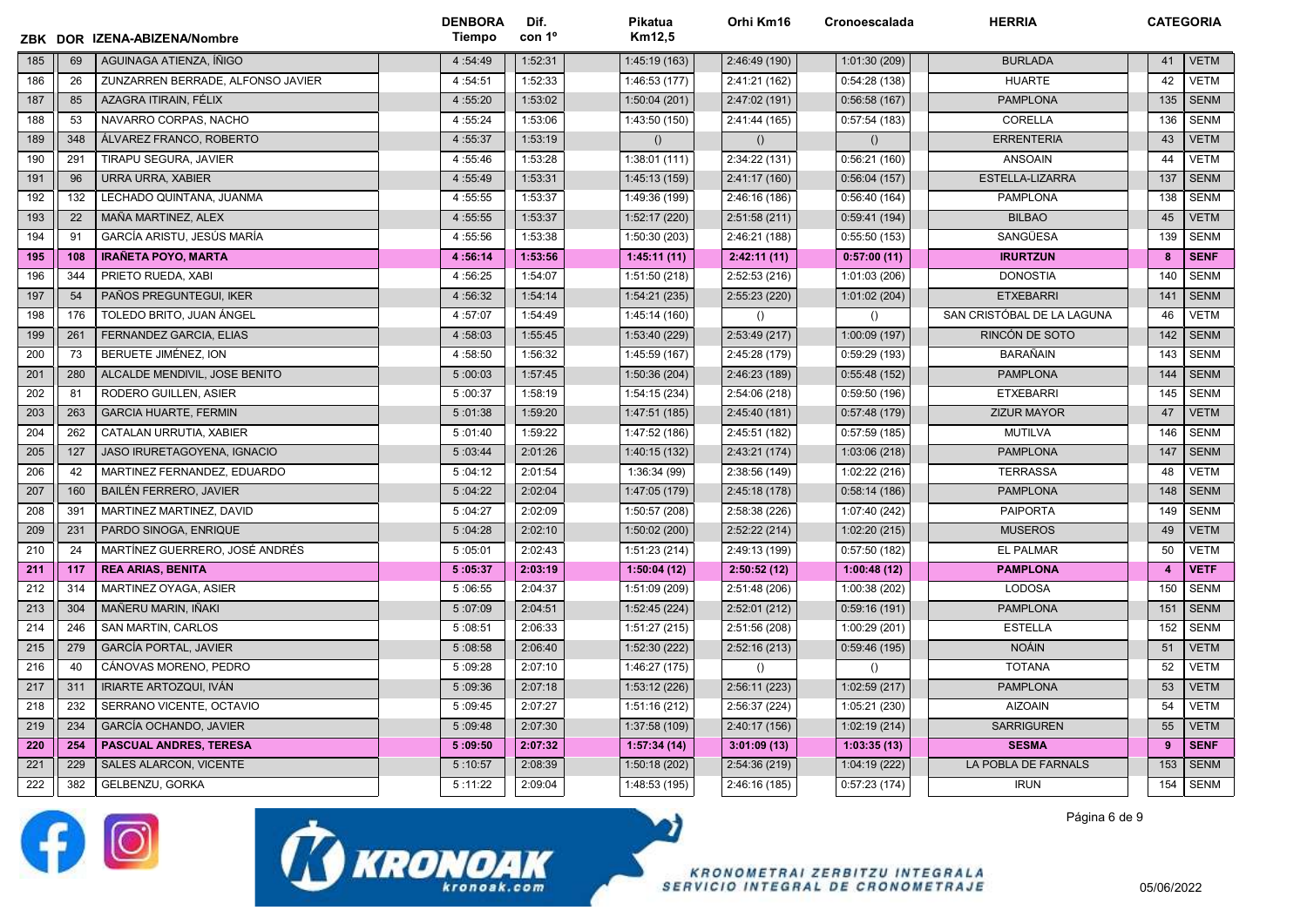|     |     | ZBK DOR IZENA-ABIZENA/Nombre        | <b>DENBORA</b><br><b>Tiempo</b> | Dif.<br>con 1º | Pikatua<br>Km12.5 | Orhi Km16        | Cronoescalada    | <b>HERRIA</b>            | <b>CATEGORIA</b> |             |
|-----|-----|-------------------------------------|---------------------------------|----------------|-------------------|------------------|------------------|--------------------------|------------------|-------------|
| 223 | 354 | URRUTIA JUANIKOTENA, JOXE           | 5:11:22                         | 2:09:04        | 1:53:59(231)      | 2:59:46 (230)    | 1:05:48(235)     | <b>AMAIUR</b>            | 56               | <b>VETM</b> |
| 224 | 351 | ALLEGUE TORRES, DAVID               | 5:11:25                         | 2:09:07        | 1:42:44 (145)     | 2:43:48 (175)    | 1:01:04 (207)    | <b>ESQUIROZ DE GALAR</b> | 155              | <b>SENM</b> |
| 225 | 95  | ARDANAZ AMEZQUETA, ALBERTO          | 5:11:48                         | 2:09:30        | 1:51:13(211)      | 2:51:34(204)     | 1:00:21(198)     | <b>PAMPLONA</b>          | 156              | <b>SENM</b> |
| 226 | 102 | <b>GOÑI MURO, SERGIO</b>            | 5:11:51                         | 2:09:33        | 1:54:56 (239)     | 3:00:25 (233)    | 1:05:28 (232)    | <b>BURLADA</b>           | 57               | <b>VETM</b> |
| 227 | 259 | AZPEITIA INDA, INAKI                | 5:13:44                         | 2:11:26        | 1:46:19(174)      | 2:51:48 (207)    | 1:05:29(233)     | <b>DONOSTIA</b>          | 58               | <b>VETM</b> |
| 228 | 258 | <b>INDA AZPEITIA, ASIER</b>         | 5:13:45                         | 2:11:27        | 1:46:18 (173)     | 2:51:43 (205)    | 1:05:25 (231)    | <b>IBARRA</b>            | 157              | <b>SENM</b> |
| 229 | 98  | RATON UGALDE, JUAN                  | 5:13:51                         | 2:11:33        | 1:45:18 (162)     | 2:49:02 (197)    | 1:03:44 (220)    | <b>LAS ARENAS</b>        | 59               | <b>VETM</b> |
| 230 | 131 | RODA GALLUES, PATXI                 | 5:14:04                         | 2:11:46        | 1:56:39 (243)     | 3:01:06(234)     | 1:04:26 (223)    | <b>PAMPLONA</b>          | 158              | <b>SENM</b> |
| 231 | 408 | MARTÍNEZ CAÑO, ENRIQUE              | 5:14:08                         | 2:11:50        | 1:50:53 (207)     | 2:51:56 (209)    | 1:01:02 (205)    | <b>ALCORCÓN</b>          | 159              | <b>SENM</b> |
| 232 | 75  | GOÑI GOLDARACENA, IBAN              | 5:14:33                         | 2:12:15        | 1:54:52 (238)     | 2:56:50 (225)    | 1:01:58 (212)    | <b>BERRIOPLANO</b>       | 60               | <b>VETM</b> |
| 233 | 115 | <b>DOMEÑO SEMINARIO, ITZIAR</b>     | 5:14:42                         | 2:12:24        | 2:00:27(15)       | 3:05:48(15)      | 1:05:21(15)      | <b>IRUNBERRI</b>         | 5                | <b>VETF</b> |
| 234 | 83  | NAVARRO CORPAS, ANDRES              | 5:14:57                         | 2:12:39        | 1:43:47 (149)     | 2:42:23 (166)    | 0:58:37(188)     | CORELLA                  | 160              | <b>SENM</b> |
| 235 | 55  | BAREA CANALES, JOSÉ ANTONIO         | 5:15:23                         | 2:13:05        | 1:51:42(217)      | 2:49:31 (200)    | 0:57:49(180)     | <b>SARRIGUREN</b>        | 61               | <b>VETM</b> |
| 236 | 383 | FERNÁNDEZ FERNÁNDEZ, PATXI          | 5:15:59                         | 2:13:41        | 1:54:47 (236)     | 2:59:14 (227)    | 1:04:27 (224)    | <b>HONDARRIBIA</b>       | 62               | <b>VETM</b> |
| 237 | 395 | <b>GARCIA ARTEAGA, JOSEBA</b>       | 5:16:07                         | 2:13:49        | 1:54:51 (237)     | 2:59:46 (231)    | 1:04:55(225)     | <b>BARAÑÁIN</b>          | 161              | <b>SENM</b> |
| 238 | 339 | CARREÑO SANZ, GERARDO               | 5:17:50                         | 2:15:32        | 1:46:29 (176)     | 2:50:31 (203)    | 1:04:02 (221)    | ARROYO DE LA ENCOMIENDA  | 63               | <b>VETM</b> |
| 239 | 76  | ALTED ABAD, VICENTE                 | 5:19:34                         | 2:17:16        | 1:55:57 (242)     | 3:01:27 (236)    | 1:05:30 (234)    | <b>NOVELDA</b>           | 64               | <b>VETM</b> |
| 240 | 84  | ESCOLANO PÉREZ, EULOGIO             | 5:20:43                         | 2:18:25        | 1:50:41 (205)     | 2:55:46 (221)    | 1:05:05 (228)    | NOVELDA                  | 65               | <b>VETM</b> |
| 241 | 350 | MURO ASENSIO, IÑAKI                 | 5:20:59                         | 2:18:41        | 1:51:17(213)      | ()               | $\left( \right)$ | LAPUEBLA DE LABARCA      | 162              | <b>SENM</b> |
| 242 | 371 | <b>GONZALEZ FERNANDEZ, VIRGINIA</b> | 5:21:00                         | 2:18:42        | 2:02:51(19)       | 3:07:30(17)      | 1:04:38(14)      | <b>BERRIOZAR</b>         | 10               | <b>SENF</b> |
| 243 | 87  | <b>GAITAN ACOSTA, VICKY</b>         | 5:21:53                         | 2:19:35        | 1:54:31(13)       | 3:02:36(14)      | 1:08:05(19)      | <b>TERRASSA</b>          | -6               | <b>VETF</b> |
| 244 | 187 | BELENGUER MARJALIZO, DANIEL         | 5:21:53                         | 2:19:35        | 2:01:02 (257)     | 3:04:26 (240)    | 1:03:24 (219)    | VALENCIA                 | 163              | <b>SENM</b> |
| 245 | 210 | VELA AGULLO, JOAQUIN                | 5:21:55                         | 2:19:37        | 2:00:59(256)      | 3:02:51(237)     | 1:01:52(211)     | <b>SAGUNTO</b>           | 164              | <b>SENM</b> |
| 246 | 51  | CHACÓN MORALES, FRANCISCO JAVIER    | 5:23:43                         | 2:21:25        | 1:55:55(241)      | 3:01:06 (235)    | 1:05:11 (229)    | <b>NOVELDA</b>           | 165              | <b>SENM</b> |
| 247 | 372 | AROZENA, ANDONI                     | 5:24:01                         | 2:21:43        | 1:57:37 (246)     | $\left( \right)$ | ()               | <b>ADIOS</b>             | 166              | <b>SENM</b> |
| 248 | 20  | <b>MERINO VERDUGO, CRISTINA</b>     | 5:28:53                         | 2:26:35        | $\theta$          | $\theta$         | $\theta$         | <b>BILBAO</b>            | 11               | <b>SENF</b> |
| 249 | 355 | TXARTERINA BIKANDI, KIMETZ          | 5:29:43                         | 2:27:25        | 2:04:43 (262)     | 3:16:20(256)     | 1:11:38 (252)    | ZORNOTZA                 | 167              | <b>SENM</b> |
| 250 | 378 | RAMÍREZ COMPAZ, RAFA                | 5:31:09                         | 2:28:51        | 1:54:12 (232)     | 2:56:11 (222)    | 1:01:59 (213)    | <b>AIZOAIN</b>           | 66               | <b>VETM</b> |
| 251 | 195 | MARTINEZ GUEZALA, ANDER             | 5:31:57                         | 2:29:39        | 1:53:33 (228)     | 2:59:55 (232)    | 1:06:22(238)     | <b>ESTELLA - LIZARRA</b> | 168              | <b>SENM</b> |
| 252 | 215 | ERRO AZTARAIN, TXUMA                | 5:32:31                         | 2:30:13        | 1:52:30 (221)     | 2:52:52 (215)    | 1:00:22 (200)    | PAMPLONA                 | 169              | <b>SENM</b> |
| 253 | 6   | OJER PALACIOS, IÑAKI                | 5:36:29                         | 2:34:11        | 2:00:28 (254)     | 3:05:32(244)     | 1:05:04(227)     | <b>GABARDERAL</b>        | 170              | <b>SENM</b> |
| 254 | 300 | ARTETXE EZKERRA, PATXI              | 5:36:55                         | 2:34:37        | 2:00:05 (252)     | 3:08:06 (250)    | 1:08:02 (243)    | <b>AZKOITIA</b>          | 171              | <b>SENM</b> |
| 255 | 253 | ARTETXE MAIZTEGI, EKAITZ            | 5:36:56                         | 2:34:38        | 2:00:05(253)      | 3:07:27(248)     | 1:07:23 (240)    | <b>AZKOITIA</b>          | 172              | <b>SENM</b> |
| 256 | 332 | MORENO SENOSIAIN, FRANCISCO         | 5:37:54                         | 2:35:36        | 2:03:11 (260)     | 3:14:03(254)     | 1:10:52 (249)    | <b>BILBAO</b>            | 173              | <b>SENM</b> |
| 257 | 78  | RATON UGALDE, JORGE                 | 5:38:23                         | 2:36:05        | 1:58:14(250)      | 3:07:19(247)     | 1:09:05(247)     | <b>LAS ARENAS</b>        | 67               | <b>VETM</b> |
| 258 | 346 | DE PABLO GUERRERO, ROBERTO          | 5:38:57                         | 2:36:39        | 1:51:33(216)      | 3:08:04(249)     | 1:16:31(256)     | <b>DONOSTIA</b>          | 174              | <b>SENM</b> |
| 259 | 196 | <b>ESPADA VELA, VICTOR</b>          | 5:40:01                         | 2:37:43        | 2:00:57 (255)     | 3:11:08(251)     | 1:10:11 (248)    | <b>VALENCIA</b>          | 175              | <b>SENM</b> |
| 260 | 146 | ATAUN URRA, ANGEL                   | 5:40:11                         | 2:37:53        | ()                | $\left( \right)$ | $\left( \right)$ | <b>LORCA</b>             | 68               | <b>VETM</b> |





Página 7 de 9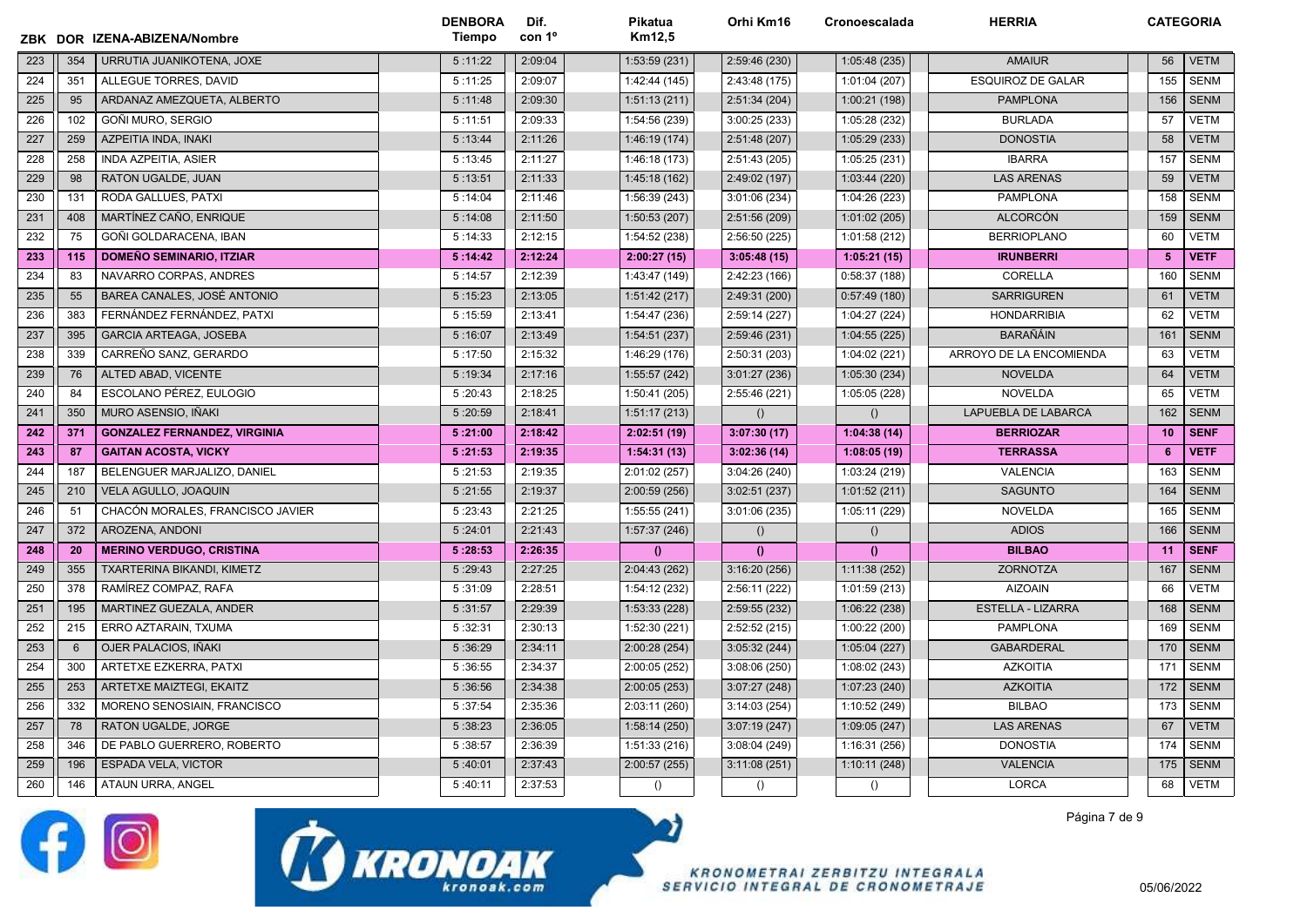|            |                | ZBK DOR IZENA-ABIZENA/Nombre      | <b>DENBORA</b><br>Tiempo | Dif.<br>con 1 <sup>o</sup> | Pikatua<br>Km12,5 | Orhi Km16     | Cronoescalada | <b>HERRIA</b>                    |                | <b>CATEGORIA</b> |
|------------|----------------|-----------------------------------|--------------------------|----------------------------|-------------------|---------------|---------------|----------------------------------|----------------|------------------|
| 261        | 221            | DÍAZ BASTERRA, IÑIGO              | 5:40:23                  | 2:38:05                    | 1:59:26 (251)     | 3:05:32(245)  | 1:06:06(236)  | <b>ESTELLA</b>                   | 176            | <b>SENM</b>      |
| 262        | 384            | <b>ALTADILL GARRO, JASONE</b>     | 5:41:44                  | 2:39:26                    | 2:01:09(17)       | 3:08:56(18)   | 1:07:47(17)   | <b>CAMPOS</b>                    | $\overline{7}$ | <b>VETF</b>      |
| 263        | 9              | <b>AROSA JARAUTA, ISABEL</b>      | 5:41:56                  | 2:39:38                    | 2:00:41(16)       | 3:07:27(16)   | 1:06:46(16)   | <b>FUENMAYOR</b>                 | 12             | <b>SENF</b>      |
| 264        | 45             | BARÓ GIRÓ, CARLES                 | 5:42:12                  | 2:39:54                    | 1:55:41 (240)     | 3:03:46 (238) | 1:08:05 (244) | AIXIRIVALL (SANT JULIÀ DE LÒRIA) | 69             | <b>VETM</b>      |
| 265        | 386            | OLIVIER, LARRONDO                 | 5:43:50                  | 2:41:32                    | 1:57:21(244)      | 3:04:43(241)  | 1:07:22 (239) | <b>ANGLET</b>                    | 70             | <b>VETM</b>      |
| 266        | 248            | ROIG TEJEDOR, FERNANDO            | 5:45:42                  | 2:43:24                    | 1:57:47 (247)     | 3:04:07 (239) | 1:06:20 (237) | <b>MURCIA</b>                    | 71             | <b>VETM</b>      |
| 267        | 293            | <b>MENDIA BAIGORRI, PEIO</b>      | 5:45:49                  | 2:43:31                    | 1:48:16(191)      | 2:59:38 (228) | 1:11:21(250)  | <b>ANSOAIN</b>                   | 72             | <b>VETM</b>      |
| 268        | 150            | SANCHEZ ITULAIN, ROBERTO          | 5:45:51                  | 2:43:33                    | 1:48:14 (190)     | 2:59:40 (229) | 1:11:26 (251) | <b>ANTSOAIN</b>                  | 73             | <b>VETM</b>      |
| 269        | 278            | PENA AZNAREZ, MIKEL               | 5:45:55                  | 2:43:37                    | 1:53:19 (227)     | ()            | ()            | ORONZ/ORONTZE                    | 74             | <b>VETM</b>      |
| 270        | 107            | BORDE TALAVERA, JAGOBA            | 5:47:21                  | 2:45:03                    | 2:02:10 (259)     | 3:11:08(252)  | 1:08:58 (246) | <b>LLODIO</b>                    | 177            | <b>SENM</b>      |
| 271        | 321            | RODRIGUEZ, IÑIGO                  | 5:52:17                  | 2:49:59                    | 1:57:52(248)      | 3:05:22 (242) | 1:07:30 (241) | <b>EIBAR</b>                     | 178            | <b>SENM</b>      |
| 272        | 385            | LABORDE-BRANA, PIERRE             | 5:56:55                  | 2:54:37                    | 1:57:25 (245)     | 3:06:22 (246) | 1:08:57 (245) | <b>BAYONNE</b>                   | 75             | <b>VETM</b>      |
| 273        | 243            | YAGÜE OCÓN, FÁTIMA                | 5:57:01                  | 2:54:43                    | 2:03:07(20)       | 3:15:46(20)   | 1:12:39(20)   | <b>SANT ANDREU DE LA BARCA</b>   | 8              | <b>VETF</b>      |
| 274        | 244            | <b>OLIVENZA SIERRA, NURIA</b>     | 5:57:01                  | 2:54:43                    | 2:03:09(21)       | 3:15:52(21)   | 1:12:43(21)   | <b>SANT ANDREU DE LA BARCA</b>   | 9              | <b>VETF</b>      |
| 275        | 336            | <b>BEAUMONT MIQUELEIZ, OLAIA</b>  | 5:57:54                  | 2:55:36                    | 2:15:04(22)       | 3:28:39(22)   | 1:13:35(22)   | <b>PAMPLONA</b>                  | 13             | <b>SENF</b>      |
| 276        | 356            | CARRANZA PASCUAL, JONATHAN        | 5:58:03                  | 2:55:45                    | 2:07:19 (263)     | 3:12:15(253)  | 1:04:56 (226) | LOGROÑO                          | 179            | <b>SENM</b>      |
| 277        | 171            | PANIZO DIEGO, IKER                | 5:58:29                  | 2:56:11                    | 1:53:00 (225)     | 3:05:22(243)  | 1:12:23(253)  | <b>ELGOIBAR</b>                  | 180            | <b>SENM</b>      |
| <b>DNF</b> | $\overline{1}$ | ALVAREZ RICHARTE, HECTOR          |                          |                            |                   |               |               | <b>LEON</b>                      |                | <b>SENM</b>      |
| <b>DNF</b> | 305            | DE LA PEÑA MARIN. ÓSCAR           |                          |                            |                   |               |               | <b>PAMPLONA</b>                  |                | <b>SENM</b>      |
| <b>DNF</b> | 252            | BERNABEU BENAVENT, HÉCTOR         |                          |                            |                   |               |               | <b>VILA-REAL</b>                 |                | <b>SENM</b>      |
| <b>DNF</b> | 250            | FERRER PUERTO, PABLO              |                          |                            |                   |               |               | <b>VILA-REAL</b>                 |                | <b>SENM</b>      |
| <b>DNF</b> | 404            | UNANUE TELLERIA, JOSU             |                          |                            |                   |               |               | <b>ZUMAIA</b>                    |                | <b>VETM</b>      |
| DNF        | 251            | MACIAS MUÑOZ, JOSE CARLOS         |                          |                            |                   |               |               | <b>VILA-REAL</b>                 |                | <b>SENM</b>      |
| <b>DNF</b> | 228            | CARO, RAÚL                        |                          |                            |                   |               |               | <b>BEDIA</b>                     |                | <b>SENM</b>      |
| <b>DNF</b> | 227            | NÚÑEZ ZAMBRANO, IVÁN              |                          |                            |                   |               |               | AMOREBIETA-ETXANO                |                | <b>SENM</b>      |
| <b>DNF</b> | 364            | MARKINA ORUE, IÑIGO               |                          |                            |                   |               |               | <b>IGORRE</b>                    |                | <b>SENM</b>      |
| <b>DNF</b> | 409            | FERNANDEZ DE RETANA MUGICA, IÑIGO |                          |                            |                   |               |               | <b>SAN SEBASTIAN</b>             |                | <b>SENM</b>      |
| <b>DNF</b> | 100            | LLOPIZ KHATCHIKIAN, DIANA         |                          |                            |                   |               |               | <b>SARRIGUREN</b>                |                | <b>VETF</b>      |
| <b>DNF</b> | 74             | URRA URRA, FLORENTINO             |                          |                            |                   |               |               | <b>ESTELLA</b>                   |                | <b>SENM</b>      |
| <b>DNF</b> | 86             | MARTINEZ SANCHEZ, JOSE ALBERTO    |                          |                            |                   |               |               | POZUELO                          |                | <b>VETM</b>      |
| <b>DNF</b> | 114            | SAAVEDRA ABAF, KIKE               |                          |                            |                   |               |               | <b>ZIZUR MAYOR</b>               |                | VETM             |
| <b>DNF</b> | 143            | LEIZA MARTICORENA, JON            |                          |                            |                   |               |               | <b>ETXALAR</b>                   |                | <b>VETM</b>      |
| DNF        | 163            | BENAVENT SÁNCHEZ, ROBERTO         |                          |                            |                   |               |               | <b>VALENCIA</b>                  |                | <b>SENM</b>      |
| <b>DNF</b> | 144            | ETXEBERRIA MONTOYA, ARANTZA       |                          |                            |                   |               |               | <b>ARRONIZ</b>                   |                | <b>VETF</b>      |
| <b>DNF</b> | 15             | SIMON SANCHIS, MIQUEL             |                          |                            |                   |               |               | <b>VALENCIA</b>                  |                | <b>SENM</b>      |
| <b>DNF</b> | 236            | SEDANO ARANES, LUIS GUILLERMO     |                          |                            |                   |               |               | VITORIA-GASTEIZ                  |                | <b>SENM</b>      |
| <b>DNF</b> | 157            | MORATO CASTILLO, ROBERTO          |                          |                            |                   |               |               | <b>PAMPLONA</b>                  |                | <b>VETM</b>      |
| <b>DNF</b> | 390            | FOS BALLESTER, MARIA              |                          |                            |                   |               |               | <b>ALMASSERA</b>                 |                | <b>SENF</b>      |

Página 8 de 9

**KRONOMETRAI ZERBITZU INTEGRALA** SERVICIO INTEGRAL DE CRONOMETRAJE



**TO KRONOAK**